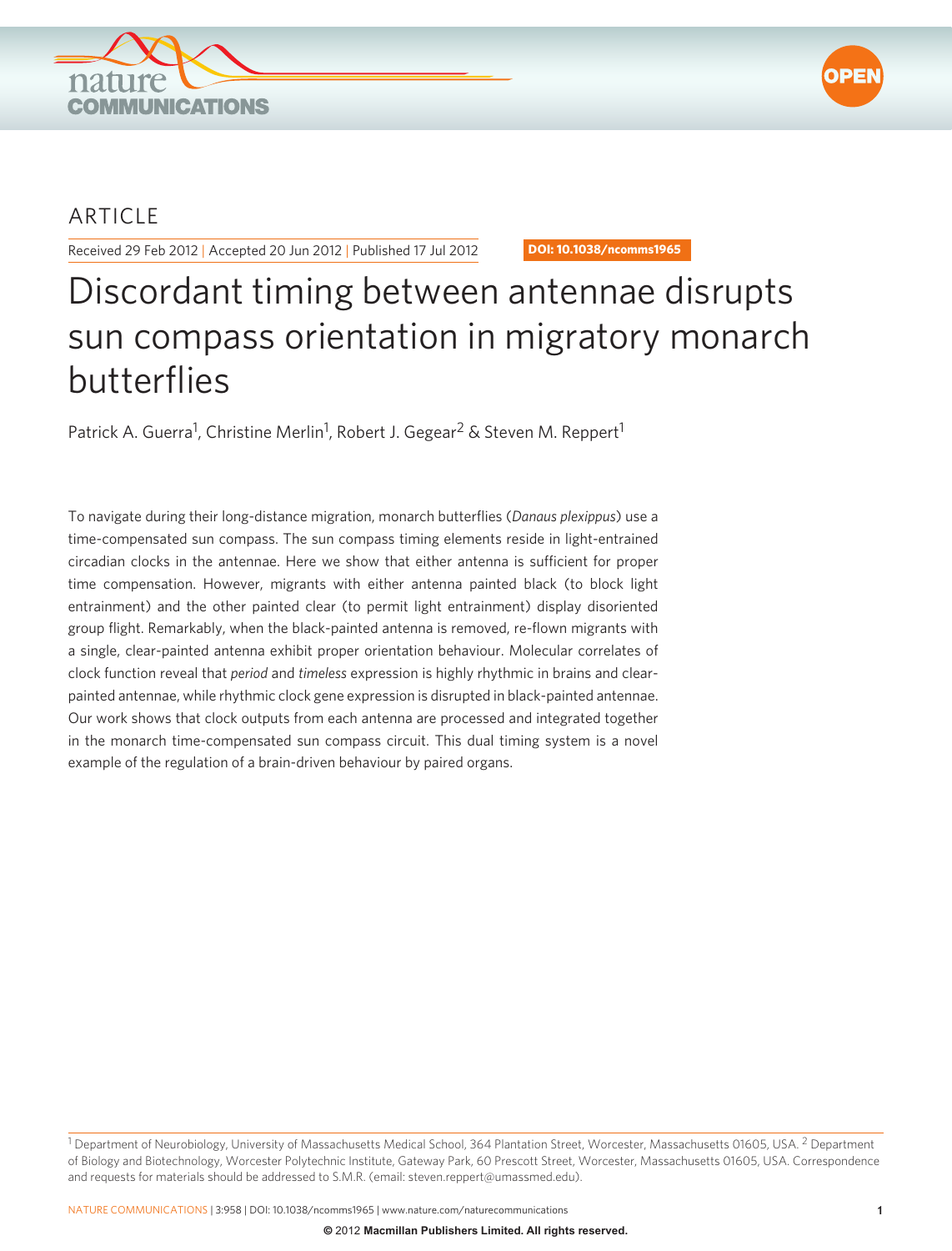# ARTICLE

ach fall, millions of monarch butterflies (*Danaus plexippus*) from eastern North America undertake a breathtaking, long-distance migration to their overwintering grounds in central Mexico<sup>1-3</sup>. Monarchs use a time-compens ach fall, millions of monarch butterflies (*Danaus plexippus*) from eastern North America undertake a breathtaking, longdistance migration to their overwintering grounds in central ent in a southerly direction during the migration. The circadian clock provides the timing mechanism that allows for the adjustment of flight orientation to maintain a southerly bearing, even though the skylight cues used for directionality (for example, the azimuthal position of the sun) move across the sky during the day<sup>4-6</sup>.

Previous work has shown that the time-compensated sun compass mechanism in migrating monarchs requires the antennae[7.](#page-6-2) The antennae possess circadian clocks that provide the necessary timing component for accurate sun compass orientation. For example, migrants in which both antennae have been removed and thereby lack antennal clocks have disoriented group flight direction in flight simulator trials; they are no longer oriented in the southerly direc-tion as found with intact fall migrants<sup>[7](#page-6-2)</sup>. Similarly, migrants in which both antennae are painted black to block light input and thereby light entrainment of antennal clocks exhibit group flight orientation that differs substantially from non-manipulated monarchs<sup>7</sup>. Consistent with these results, the temporal patterns of clock gene expression in the antennae reveal that light-entrainable circadian clocks reside in these structures and that these clocks are no longer entrained by light when the antennae are painted black<sup>[7](#page-6-2)</sup>.

Even though the antennae are necessary for proper sun compass orientation in migratory monarchs, the relationship between each of the two antennae for accurate timing of the sun compass is unknown. We now report that one intact antenna (either the right or left) is sufficient for proper sun compass orientation. Surprisingly, rendering either antenna light insensitive by painting it black, while leaving the other light sensitive, disrupts sun compass orientation, whereas removing the black-painted antenna restores oriented flight. The patterns of circadian clock gene oscillations in the antenna and brain confirm the behavioural findings of disrupted sun compass orientation with competing timing signals from the two antennae. Thus, although the timing of the circadian clocks between the two antennae is not strongly coupled, time-encoding outputs from each antenna are ultimately integrated together in the monarch time-compensated sun compass circuit in the brain.

## **Results**

**One antenna is sufficient for sun compass orientation**. We first examined whether the right or left antenna is sufficient for fall migrants to orient in the southerly direction. Antennal laterality has been shown for olfactory learning in bees $8-10$  and may also occur in relationship to the timing output between the right and left antenna of migratory monarchs. Flight simulator trials were performed on migrating monarchs with one antenna removed and housed indoors in either a 12-h light:12-h dark (LD) cycle, which was timed to coincide with the prevailing fall lighting cycle, or a 6-h-delayed LD cycle.

The mean orientation vector  $(\alpha)$  of migrants with a single left antenna housed in LD was 229.4° (*n*=6, *r*=0.788, *P*=0.017, Rayleigh's test) [\(Fig. 1a,](#page-1-0) red dots), while the  $\alpha$  of those with a single right antenna was 206.8° (*n*=6, *r*=0.932, *P*=0.001, Rayleigh's test) ([Fig. 1a,](#page-1-0) blue dots). The mean flight orientation of both migrant groups did not differ  $(F_{1, 10} = 1.32, P = 0.28, Watson–Williams F-test)$ and the combined  $\alpha$  of both groups was 217.2° ( $n=12$ ,  $r=0.844$ , *P*<0.001, Rayleigh's test) ([Fig. 1a](#page-1-0)). This southwesterly orientation direction is similar to that previously reported for the bulk of fall migrants housed in LD with both antennae intact $4,5,7,11$ .

Migrants with a single left antenna entrained to the 6-h-delayed LD cycle had an α of 351.7° (*n*=6, *r*=0.86, *P*=0.006, Rayleigh's test) ([Fig. 1b](#page-1-0), red solid circles), while those with a single right antenna housed under this same shifted LD cycle had a similar  $\alpha$  of 6.14° (*n*=6, *r*=0.99, *P*< 0.001, Raleigh's test) ([Fig. 1b,](#page-1-0) blue solid circles).



<span id="page-1-0"></span>**Figure 1 | A single antenna is sufficient for proper time-compensated sun compass orientation.** (**a**) Flight orientation of migrants with only a single antenna and housed in LD (lights on between 0600 and 1800 hours EST). Migrants were flown between 1300 and 1500 hours from 29 September to 23 October 2010. The large circle represents the 360° of possible directions with  $0^\circ$  = north. The small solid circles on the perimeter represent the flight orientation of individual butterflies with blue dots representing those with a right antenna and red dots those with a left antenna. Arrow indicates the mean vector and the length of this arrow represents its *r* value. Left, experimental condition of a generic monarch for (**a**) and (**b**). (**b**) Flight orientation of migrants with only a single antenna and housed in a 6-h-delayed LD cycle (light on between 1200 and 2400 hours). Migrants with both antennae intact were also tested in the 6-h-delayed LD cycle (green dots).

There was no difference between the mean orientation of the migrants of both groups  $(F_{1, 10} = 1.05, P = 0.33, Watson–Williams$ *F*-test), and the combined  $\alpha$  of both groups was 359.4° (*n*=12, *r*=0.918, *P*< 0.0001, Rayleigh's test). Notably, there was a difference of 142° between the mean group orientation of the migrants housed in the 6-h-delayed LD cycle compared with the migrants housed in LD (*F*1, 22=118.95, *P*<0.0001, Watson–Williams *F*-test).

The clockwise direction and magnitude of the shift in the mean group orientation of the migrants housed under the 6-h-delayed LD cycle was consistent with that expected of a time-compensated sun compass that has been delayed by 6h. The magnitude of the orientation difference between the LD and the 6-h-delayed LD groups was within the range of directions found in other studies examining the orientation of clock-delayed migrants<sup>7,11</sup>. Moreover, antenna removal had no effect on the group orientation direction manifested by the one-antenna migrants housed under the 6-h-delayed LD cycle, because control migrants with both antennae intact and housed under the same 6-h-delayed LD cycle had an  $\alpha$  of 356.2°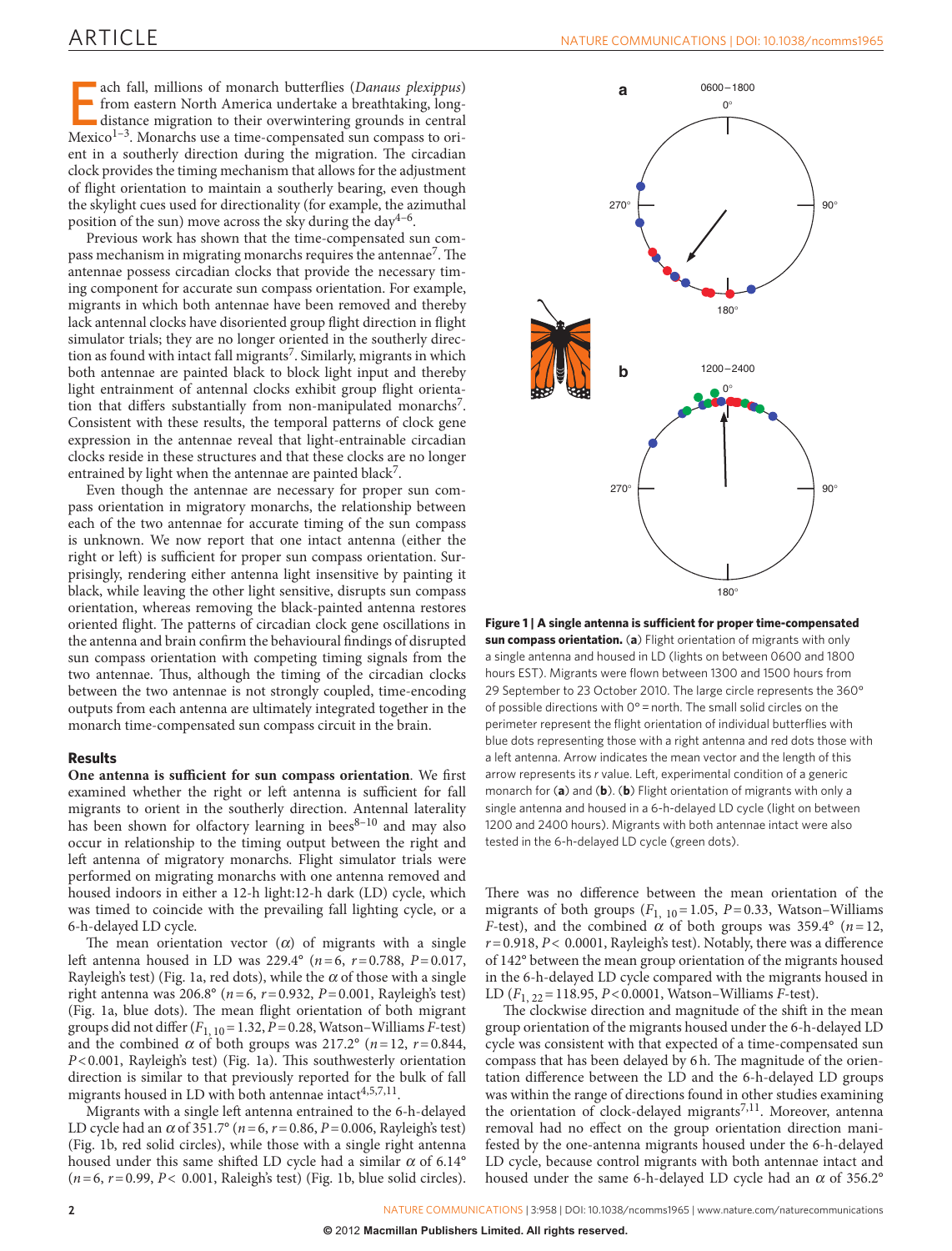(*n*=6, *r*=0.954, *P*<0.01, Rayleigh's test) [\(Fig. 1b,](#page-1-0) green dots), which was not different from the mean orientation of migrants with either antenna (left:  $F_{1, 10} = 0.08$ ,  $P = 0.78$ ; right:  $F_{1, 10} = 1.38$ ,  $P = 0.27$ , Watson–Williams *F*-test).

These data demonstrate that a single antenna is sufficient to provide the circadian information necessary to calibrate the sun compass, allowing migrants to orient in a time-compensated way in the proper southwesterly direction. Furthermore, each of the two antennae is functionally equivalent for sun compass navigation.

# **Conflicting antennal timing disrupts sun compass orientation**.

We next asked whether there is asymmetry in the central integration of timing signals from each of the two antennae, as has been described for olfactory learning and memory in bees $8-10$ . This was examined by determining whether the timing output from either antenna is equally sufficient to calibrate the sun compass in the presence of conflicting timing output from the other antenna. Migrants housed under LD had either the entire right or left antenna painted black and the other painted clear. The rationale for these treatments was that black paint would prevent light entrainment, thereby causing desynchronization among individual antennal clocks that would result in arrhythmic output from that antenna after several days<sup>7</sup>. To accelerate desynchronization of clocks among the blackpainted antennae (see below), the black painting was performed throughout the light period of  $LD^{12,13}$ . The clear paint, on the other hand, allowed for accurate light entrainment of the other antennae and served as a control for the painting process and the presence of paint<sup>7</sup>.

We discovered that migrants with one black- and one clearpainted antennae had disoriented group flight orientation and that there was no apparent asymmetry in the central integration of the response ([Fig. 2a\)](#page-2-0). Migrants with either the right or left antenna painted black each oriented significantly, flying as strongly and consistently as migrants with unpainted antennae (see Methods), but they were disoriented as a group (left black-painted:  $n=6$ ,  $r=0.236$ ,  $P=0.73$ , Rayleigh's test; right black-painted:  $n=6$ , *r*=0.382, *P*=0.43, Rayleigh's test; pooled: *n*=12, *r*=0.256, *P*=0.47, Rayleigh's test) ([Fig. 2a\)](#page-2-0). These data show that the timing output from a single light-entrained antenna (clear-painted) and the output from the paired antenna that has desynchronized antennal clocks (black-painted) are integrated in a way that overall disrupts proper flight orientation. Even though butterflies with conflicting antennal clocks lack appropriate time compensation to the changing sun angle, other aspects of the sun compass system such as the motivation and goal of directed flight remain intact, as they do in antennae-less migrants<sup>7</sup>.

**Black antenna removal restores sun compass orientation**. We then asked whether we could restore oriented flight in the butterflies with conflicting antennal clocks by testing them a second time in the flight simulator, after removal of the black-painted antenna (thus removing the conflicting circadian information; see below). We indeed found that the re-flown migrants who previously had disoriented group flight direction when they possessed both black- and clear-painted antennae (*n*=6, *r*=0.294, *P*=0.62, Rayleigh's test) now displayed oriented flight to the southwest once their black-painted antenna was removed  $(\alpha = 214^{\circ}, n = 6, r = 0.823, P = 0.01, Rayleigh's$ test) [\(Fig. 2c](#page-2-0)). Similarly, we tested a second group of migrants also possessing one black- and one clear-painted antenna, but in which the black-painted antenna was removed before their virgin flight in the simulator. The flight of those migrants was also oriented southwest ( $\alpha = 219^{\circ}$ ,  $n=4$ ,  $r=0.969$ ,  $P=0.01$ , Rayleigh's test), and the group orientation was similar to that of the second flight of the butterflies who had had the black-painted antenna removed  $(F_{1, 8} =$ 0.07,  $P = 0.80$ , Watson–Williams *F*-test). The combined  $\alpha$  of both groups was 216° (*n*=10, *r*=0.88, *P*<0.001, Rayleigh's test) [\(Fig. 2c\)](#page-2-0).



<span id="page-2-0"></span>**Figure 2 | Conflicting circadian timing between the two antennae disrupts sun compass orientation.** (**a**) Flight orientation of migrants with a clearpainted and a black-painted antenna. Blue dots, left antenna painted black; red dots, right antenna painted black. Migrants were flown between 1300 and 1500 hours from 23 October to 20 November 2010. Left upper, experimental condition. (**b**) Flight orientation of migrants with painted antennae flown a second time after their black-painted antenna was removed. Open dots, first flight (F1 arrow) with clear- and black-painted antennae; black dots, second flight (F2) after black-painted antenna removed. Left lower, experimental condition for (**b**) and (**c**). (**c**) Combined flight orientation of migrants with only a clear-painted antenna. Green dots, first flight of migrants who had their black-painted antenna removed before their first flight trial; black dots, re-plotted from (**b**).

These results are consistent with the idea that the timing information from both antennae have a separate but similar role in calibrating the sun compass mechanism, and that the timing information from each is processed and integrated in the time-compensated sun compass circuit. Although it is unclear how and where this information is integrated, our data demonstrate that desynchronized timing output from one black antenna alters the processing of the timing output from a normally light-entrained antenna leading to disruption of the timing component of the sun compass mechanism.

**Molecular correlates of circadian timing**. To examine whether the timing of one antenna could directly influence the timing of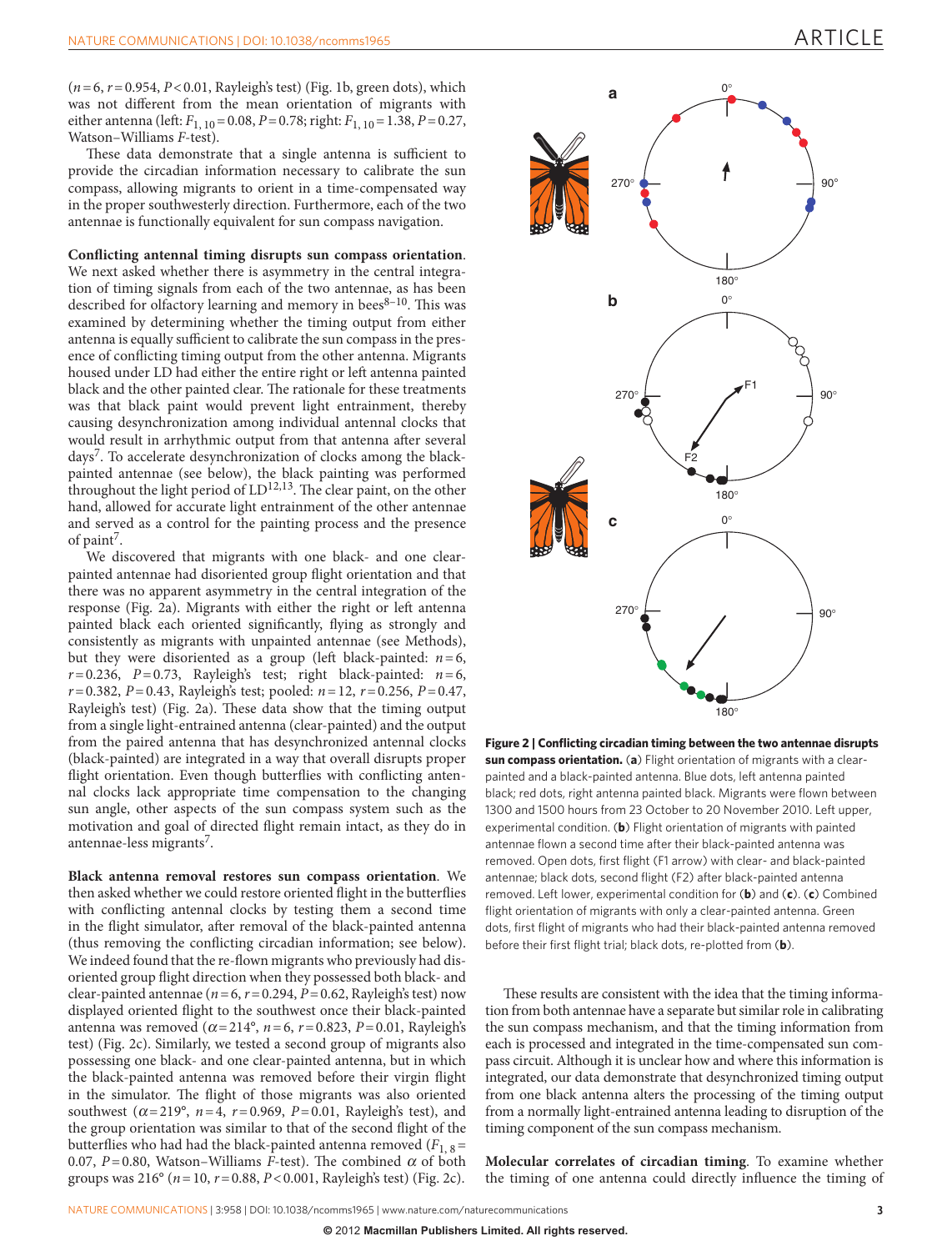

<span id="page-3-0"></span>**Figure 3 | Molecular correlates of circadian timing in the antennae and brain.** (**a**) Antenna and brain profiles of *per* and *tim* expression in migrants with a clear- and black-painted antenna. Top, experimental condition for collections. Values are relative to the minimal level for each gene and are mean±s.e.m. of three antennae or three brains. Points at ZT 0 are re-plotted at ZT 24 to show the 24-h trend. Horizontal bars show the light cycle: open, lights on; grey, lights on in black-painted antenna; black, lights-off. *P*-values, one-way analysis of variance. (**b**) Antenna and brain profiles of *per* and *tim* expression in migrants in which the black-painted antenna was removed. Top, experimental condition for collections.

the other, we evaluated molecular clock function in both blackand clear-painted antennae and brain from the same animals by assessing by quantitative real-time PCR (qPCR) the temporal patterns of messenger RNA expression of the *period* (*per*) and *timeless* (*tim*) genes at 3-h intervals over 24h in LD. These genes were chosen because they exhibit robust mRNA cycling in the brain and unaltered antennae, and their oscillations provide reliable markers of the molecular clockwork<sup>[7,14](#page-6-2)</sup>. Butterflies were studied

in LD to match the conditions used for the flight orientation experiments.

We found that the brains and clear-painted antenna of migrants had robust rhythmic expression patterns of *per* and *tim* in LD that were in phase with each other, with peak mRNA levels from Zeitgeber time (ZT) 12–18 and low levels from ZT 0–6, whereas the mean expression patterns of *per* and *tim* in the black-painted antennae were flat with little variation at each time point [\(Fig. 3](#page-3-0)),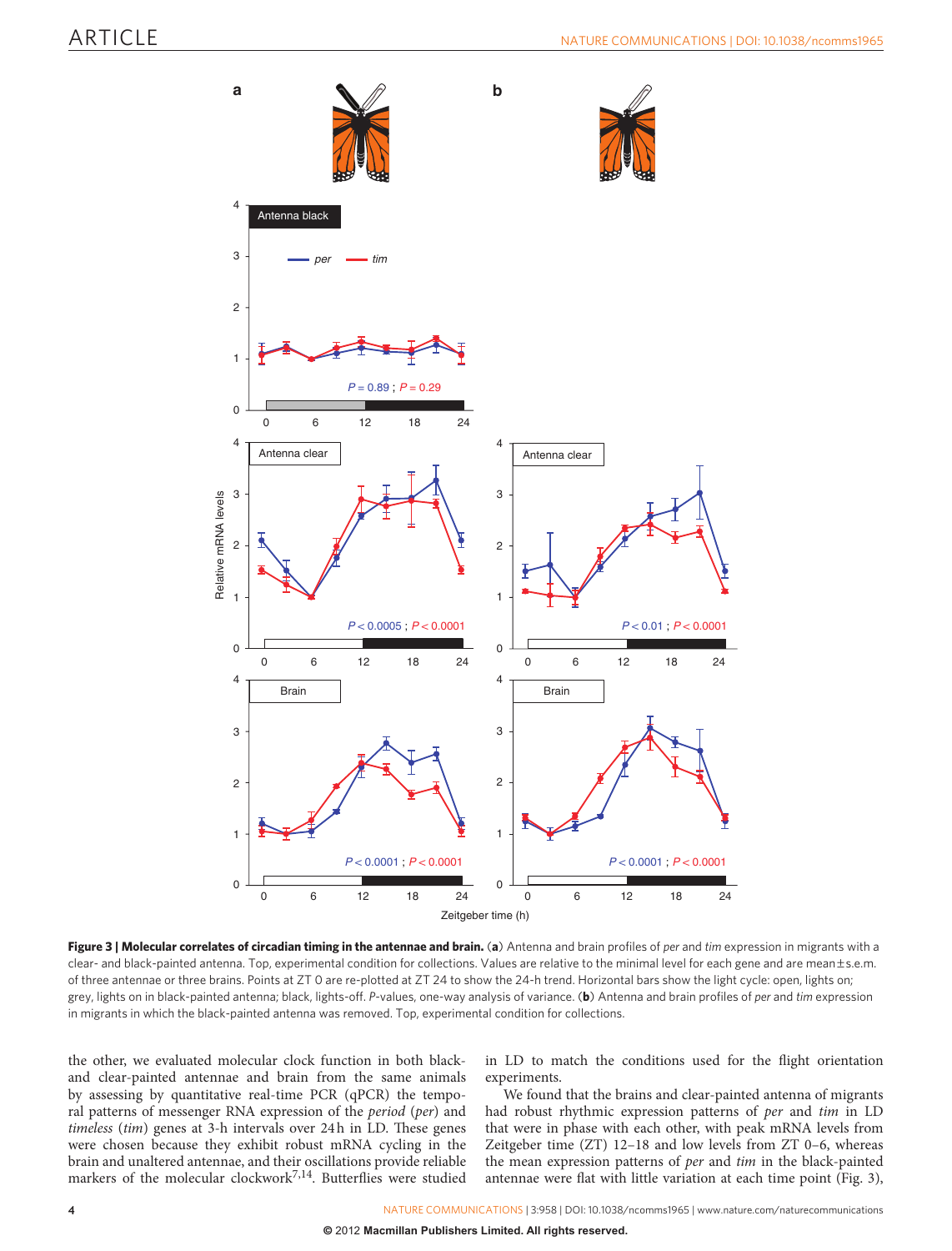consistent with desynchronized, dampened clocks. In a previous study from this laboratory, *per* and *tim* mRNA levels were found to be quite variable at each time point, and there was an apparent broadened mean daily oscillation, though it was not significantly rhythmic, consistent with comparably less desynchronization of clocks among the antennae of those animals<sup>7</sup>. However, in contrast to the current study in which black painting was performed throughout the light period of LD to accelerate desynchronization among antennae $\tilde{12,13}$ , in the prior study black painting was performed within an hour prior of normal lights-off in LD, so that the clocks among those antennae began to free run at a similar ZT (ZT 11–12). Thus, the antennal molecular data from the current and previous study are consistent, even though in the current study the molecular rhythms were studied at 7 days after painting, compared with 11 days after painting in the prior study<sup>[7](#page-6-2)</sup>.

These data show that although the clear-painted and blackpainted antennae (from the same animals) each expressed different patterns of *per* and *tim* mRNA levels, neither antenna appeared to have a major influence on the pattern of gene expression of the other ([Fig. 3a](#page-3-0)). Although we cannot rule out the possibility of weak coupling between the clocks of the paired antennae, the circadian clocks in an antenna did not appear to be substantially influenced by the altered timing of the paired antenna. Notably, robust rhythmic expression of *per* and *tim* in the brain occurred regardless of whether or not migrants were oriented as a group ([Fig. 3a,b](#page-3-0)), again attesting to a negligible role of the brain clocks in timing sun compass orientation<sup>[7](#page-6-2)</sup>.

**Molecular clocks throughout the length of the antenna**. We evaluated clock gene expression profiles in the two main regions of the antenna—the distal bulb and proximal flagellum shaft. This was done because the bulb is lightly pigmented at the tip compared with the more darkly pigmented flagellum ([Fig. 4a](#page-4-0), inset), and it thus seemed possible that the light-entrained antennal clocks were localized to the bulb. qPCR was used to assess the temporal profiles of four clock-relevant genes. In addition to *per* and *tim* expression patterns, we also examined the temporal expression patterns of *cryptochrome1* (*cry1*) and *cryptochrome2* (*cry2*) mRNAs. *cry1* encodes a blue-light photoreceptor that functions as a circadian photoreceptor in antennal clock cells<sup>[14](#page-6-5)</sup>; its expression pattern is not rhythmic[7.](#page-6-2) *cry2* encodes the major transcriptional repressor of the molecular clock feedback  $loop^{14}$ , and its mRNA levels are rhythmically expressed in the antennae[7](#page-6-2).

All four clock genes (*per*, *tim*, *cry1* and *cry2*) were expressed in both the antennal bulb and flagellum [\(Fig. 4a](#page-4-0)). In addition, the temporal expression patterns of the four clock genes were identical between the bulb and flagellum when studied in LD [\(Fig. 4b](#page-4-0)), and very similar to those previously reported in constant darkness<sup>7</sup>. Although these patterns were not examined in constant darkness, based on the prior whole-antenna studies<sup>[7](#page-6-2)</sup> it would appear that lightentrained circadian clocks are distributed throughout the length of the monarch butterfly antenna. Cellular localization studies are needed to pinpoint where within antennal cellular architecture circadian clock cells actually reside and where they project.

# **Discussion**

Our data solidify the critical role of the antennae in the navigational circuitry of monarch butterflies. Moreover, the results yield further insight into the mechanism of the time-compensated sun compass used by migratory monarchs. Specifically, we show that the necessary timing information from both antennae is likely integrated downstream from the clocks themselves. This downstream (output) integration is supported by the finding that the circadian clocks of one antenna do not appear to substantially alter the molecular timing of the other antenna, when the antennae are placed in conflict with one another.



<span id="page-4-0"></span>**Figure 4 | Clock gene expression patterns do not vary between the antennal bulb and flagellum shaft.** (**a**) mRNA expression in bulb and flagellum. Top inset is schematic of difference in cuticular pigmentation in bulb and flagellum; angled line, the dissection point to separate the two parts of the antenna. (**b**) Temporal profiles of clock gene expression in bulb (upper) and flagellum (lower) over the course of the day in LD. Values are relative to the minimal level for each gene and are the mean±s.e.m. of three animals. Statistical analysis performed using one-way analysis of variance. *P*-values for bulb: *cry2*, <0.0005; *tim*,<0.005; *per*, <0.05; *cry1*, >0.05. For flagellum: *cry2*, <0.0005; *tim*, <0.001; *per*, <0.01; *cry1*, >0.05.

The two major neuronal outputs from the insect antennae include axons from mechanosensory cells that project to the antennal mechanosensory and motor centre in the central brain, and axons from olfactory neurons that innervate the antennal lobe<sup>15</sup>. Both outputs have been demonstrated in monarch butterflies<sup>[16](#page-6-7)</sup> but whether either of these neural outputs contains the relevant timing information remains to be determined. No direct connection between the two antennal lobes exists to our knowledge. Alternatively, there may be a neuronal-independent output in which antennal clocks regulate the levels of a 'chronoactive' diffusible substance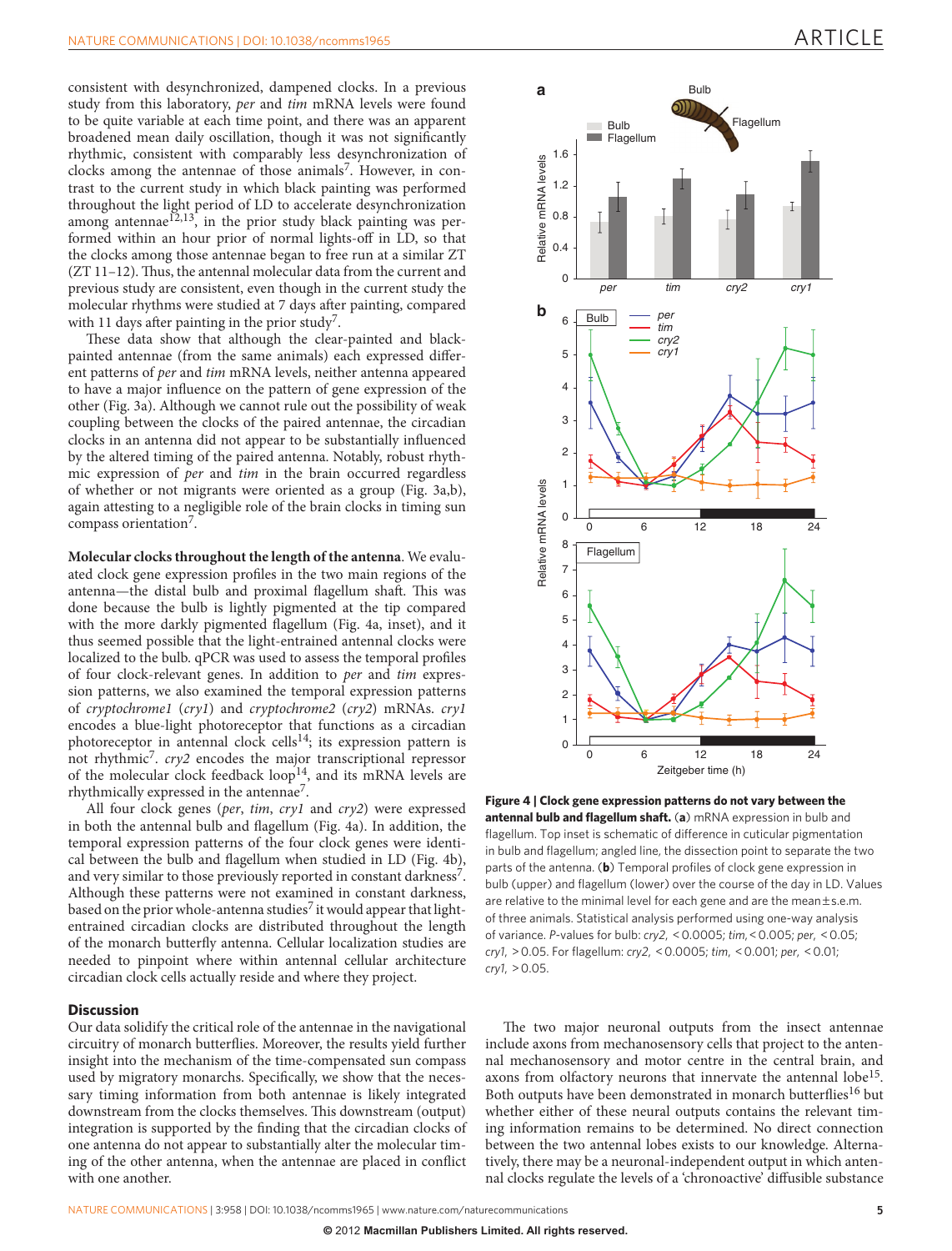that communicates timing from the antennae to the sun compass complex in the brain. There is, in fact, precedent for clock-generated diffusible molecules regulating the circadian control of behaviours in both invertebrates<sup>17,18</sup> and vertebrates<sup>19,20</sup>.

Regardless of the nature of the antennal clock output pathway, the timing information from either light-entrained antenna is sufficient to calibrate the sun compass, because removing one antenna does not alter proper group orientation to the southwest. Even though a single antenna is sufficient for proper sun compass orientation, the central integration of timing information from the light-entrained antenna is disrupted by the presence of a desynchronized antenna, leading to altered flight orientation and collectively disrupted group orientation [\(Fig. 2a\)](#page-2-0), similar to the disorientation found when both antennae are missing<sup>7</sup>. Importantly, when the black-painted antenna is removed, the timing signals from the remaining light-entrained antenna can now be correctly used by the sun compass and normal orientation direction is restored [\(Fig. 2b](#page-2-0)). These results are consistent with the previous finding that when the clocks of both antennae are moderately desynchronized, the overall effect is persistent group orientation of improper direction, as the clocks are gradually freerunning out of phase<sup>7</sup>. Thus, one antenna with fully desynchronized circadian clocks, along with its synchronized pair, is more disruptive for sun compass-mediated orientation than two co-existing, moderately desynchronized antennal clocks that remain somewhat in synchrony with each other. There is certainly a complex interplay between the outputs from the two antennae and resultant time compensation of the sun compass. Moreover, we do not yet know how the molecular oscillation in the antenna is ultimately translated into an output-timing signal.

As previously proposed, brain circadian clocks appear to have little influence on the timing aspect of the sun compass system in the monarch butterfly[7.](#page-6-2) Using the molecular oscillations of *per* and *tim* as molecular signatures of intact, unaltered clocks, the brain clock gene oscillations are virtually identical in oriented and disoriented butterflies. Although it is possible that clocks in the *pars lateralis*, the primary sites of brain clocks<sup>14,21</sup>, could be disrupted and their disrupted molecular oscillations missed in our whole-brain analyses, this seems unlikely given the profound effect of conflicting antennal timing on orientation behaviour and the tightly correlated temporal clock gene profiles from antennal clocks.

Antennal clock control of sun compass orientation provides unusual evidence of peripheral clocks controlling a brain-mediated behaviour. The relationship between dual or physically separate clocks, and their coupling and regulation of brain-driven locomotor activity rhythms has been studied in hemimetabolous insects, such as the cockroach and cricket<sup>22,23</sup>, as well as in the sea slugs *Bulla gouldiana*[24](#page-6-11) and *Aplysia californica*[25,26.](#page-6-12) The dual clocks of the cockroach and cricket reside in the brain (optic lobes), are mutually coupled and are light-entrained by the eyes; a situation that is quite different from the butterfly antennal clocks. The closest paired-clock analogy to monarch antennal clocks are the eye clocks in *Bulla* and *Aplysia*. Similar to *Aplysia* eye clocks, the monarch antennal clocks may be weakly coupled. Both *Aplisia* eyes and monarch antennae represent paired organs with light-entrained circadian clocks whose timing is independent of each other but whose timing outputs are integrated to regulate a complex behaviour. However, the different behavioural outputs (locomotor activity rhythms versus timecompensated oriented flight) complicates brain-integration comparisons between the eye-mediated and antenna-mediated behaviours. Nonetheless, the properties of a dual timing system in the migratory monarch ensure accurate sun compass orientation even if parts of the antennae are lost during the long journey south.

#### **Methods**

**Animal rearing and housing**. Migratory monarch butterflies were captured by Fred Gagnon between 14 September and 1 October 2010, near Greenfield, MA (latitude 42°59′N, longitude 72°60′W). Migrants were housed indoors in glassine envelopes in either a Percival incubator that had its lighting regime set to coincide with prevailing fall light conditions (LD group), with lights on from 0600 to 1800 hours Eastern Standard Time (EST), or one in which the 12h light:12h dark lighting regime was delayed by 6h (6-h-delayed LD group), with lights on from 1200 to 2400 hours. The temperature (21 °C) and humidity (70%) were controlled in the incubators. The butterflies were removed from their envelopes and fed a 25% honey solution every third day.

**Flight behaviour and analysis**. Monarchs of mixed sex were tethered for flight trials as described<sup>4</sup> and their flight behaviour was monitored using a flight  $simulator<sup>27</sup>$ . Flight simulator trials were conducted outdoors under sunny skies in Shrewsbury, MA (latitude 42°17′N, longitude 71°42′W), when the sun could be seen from the butterflies' position in the flight simulator. Flight studies were performed between 1300 and 1500 hours EST. Only butterflies flying continuously for a period of at least 5min and presenting a directional flight path (*Z*-scores >500) were considered for all analyses $^{11}$ . Of the 106 migrants tested in the flight simulator for these studies, 50 migrants (47%) flew continuously >5min, consistent with prior results from this laboratory<sup>7,11</sup>. Of those 50 flying migrants, 46 flew directionally and were used for analysis; the 92% rate of individual directionality among fliers was consistent across experiments. For the migrants with black- and clear-painted antennae, 12 of the 13 that flew continuously for >5min were directional. We determined the significance of orientation and the mean direction of the monarchs with circular statistics using the circular statistical package Oriana (Kovach Computing Services; http://www.kovcomp.com/).

For single-antenna trials, we removed a single antenna (either the right or left) of a butterfly by clipping with a scissors at the base of the flagellum just above the pedice[l7,](#page-6-2) and later monitored and assessed flight behaviour using a flight simulator. On average, the flight behaviour of these single-antenna monarchs was successfully assayed 11 days post removal of a single antenna (mean±s.e.m.: 10.83±0.98 days, range 6–23 days; *n*=24).

For painted-antenna trials, we painted antennae from the tip to the base of the flagellum with either enamel-based clear paint (Model master clear top coat; Testors no. 2736) or black paint (Glossy black; Testors no. 1147) as previously described<sup>7</sup>. Our painting treatments consisted of one antenna painted black and the other painted clear. The black painting was performed throughout the light period of the LD cycle to help ensure more rapid desynchronization of the circadian clocks among black-painted antenna, as the migrant flight season was nearing its end; the completeness of painting was verified *post-hoc* under a dissecting scope. We tested monarchs in the flight simulator after at least 5 days after painting. The flight orientation of these monarchs was typically successfully assayed 8 days after an antenna was painted black (mean±s.e.m.: 7.67±0.72 days; range 5–14 days; *n*=12).

We subsequently tested these monarchs a second time in flight simulator trials, in which we clipped the black-painted antenna and re-tested the monarchs with a clear-painted antenna alone. These butterflies were tested the second time after at least 4 days after removal of the black-painted antenna. The mean number of days that a monarch's flight orientation was successfully assayed was 11 days after the removal of the black-painted antenna (mean±s.e.m.: 10.5±1.77 days; range 4–16; *n*=6).

We also performed control flight simulator trials in which monarchs had each antenna painted a different colour (that is, black or clear), but in which the blackpainted antenna was removed before the first flight. The black-painted antenna of these monarchs was removed 6 days after painting. For this control group, we also tested butterflies after at least 2 days after the black-painted antenna was removed. The mean number of days that the orientation of these monarchs was assayed was 9 days after the removal of the black-painted antenna (mean±s.e.m.: 9±3.63 days; range 2–19 days; *n*=4).

**Tissue collection and qPCR**. Tissues were collected from the black- and clearpainted antennae and the brain of migrants at 7 days after painting, to correspond to the mean time the flight experiments were performed. For migrants in which the black antenna had been removed, the remaining clear-painted antenna and the brain were collected at 5 days after removal of the black-painted antenna, to correspond to the mean time the flight experiments were performed. The two bulbs and flagella of a pair of antennae from migrants were collected at ZT 12.

Total RNA was extracted from the collected tissues using RNeasy Mini kit (Qiagen) and treated with RQ1 Dnase (Promega). Random hexamers (Promega) were used to prime reverse transcription with Superscript II (Invitrogen), according to the manufacturers' instructions. The quantifications of clock gene expression were performed by qPCR using TaqMan probes with an ABI Prism 7000 SDS (Applied Biosystems). PCR reactions were assembled by combining two master mixes. The monarch *per*, *tim*, *cry1*, *cry2* and control *rp49* primers and probes were identical to those reported previously $14$ . The efficiency of the amplification and detection by all primer and probesets were previously validated<sup>14</sup>. Individual reactions were used to quantify each RNA level in a given complementary DNA sample, and the average Ct from duplicated reactions within the same run was used for quantification. The data for each gene in a given tissue were normalized to *rp49* as an internal control and normalized to the mean of one time point (for temporal profiling experiments) within a set for statistics.